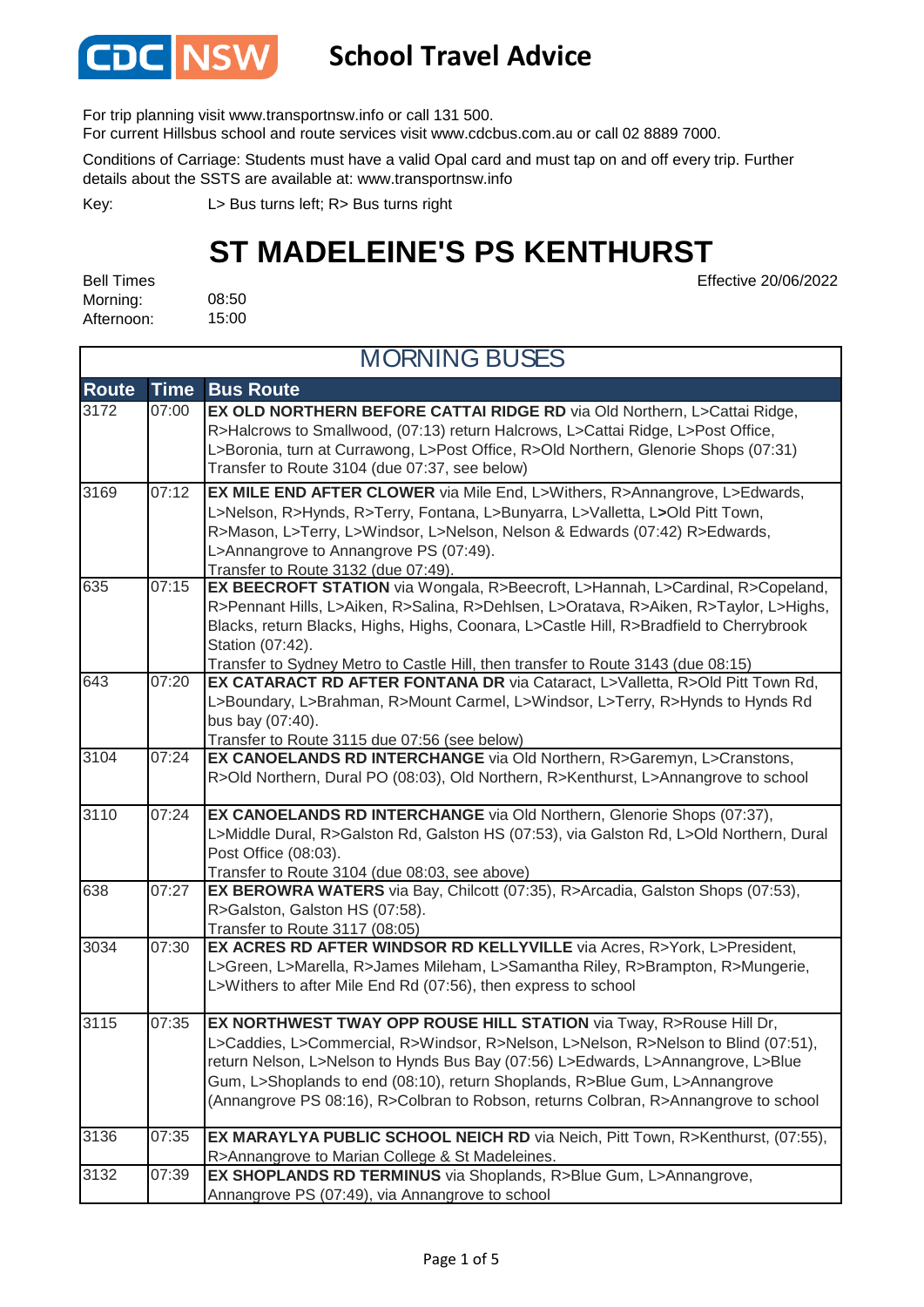| <b>Route</b> | <b>Time</b> | <b>Bus Route</b>                                                                                                                                                                                                                                                                                                                                                                                                                                                                                                                                                                                                                                                            |
|--------------|-------------|-----------------------------------------------------------------------------------------------------------------------------------------------------------------------------------------------------------------------------------------------------------------------------------------------------------------------------------------------------------------------------------------------------------------------------------------------------------------------------------------------------------------------------------------------------------------------------------------------------------------------------------------------------------------------------|
| 3143         | 07:39       | EX CASTLEWOOD AFTER CRANE via Castlewood, R>Darcey, L>Crane, L>Cecil,<br>R>Orange Grove, L>Crane, R>Terminus, L>Castle Hill Interchange Stand C (07:51),<br>L>Crane, R>Terminus, Cecil, L>Old Northern, R>Parsonage, L>Marie to Gilroy College<br>(07:58), return Marie, R>Parsonage, L>Old Northern, L>Showground, R>Rowallan,<br>L>Castle, to Castle Hill HS (08:06), then via Castle, L>Pennant, McMullen, R>Old Northern,<br>R>Crane, R>Castle Hill Interchange Stand A (08:15), L>Old Northern to opposite Oakhill<br>College (08:20), Old Northern, Round Corner (08:27), Old Northern, L>Kenthurst to Hills<br>Grammar (08:35), R>Kenthurst, L>Annangrove to school. |
| 2084         | 07:40       | EX CELIA RD AFTER ROSS PL via Celia, Stringer, L>Barry, L>Withers, R>Foxall,                                                                                                                                                                                                                                                                                                                                                                                                                                                                                                                                                                                                |
| 3167         | 07:40       | L>Samantha Riley, L>Glenhaven, L>Bannerman, R>Annangrove to school<br>EX OPPOSITE EASTWOOD STATION via West Pde, R>Hillview, Terry, R>Marsden,<br>R>Pennant Hills, Mobbs Hill (07:48), Thompsons Corner (08:01), L>Castle Hill, R>Old<br>Northern, opposite Oakhill College (08:12), Round Corner (08:19), L>Kenthurst, arrive The<br>Hills Grammar (08:26).<br>Transfer to Route 3111 (due 08:39).                                                                                                                                                                                                                                                                         |
| 3149         | 07:45       | EX BINALONG & ORANA RDS via Binalong, L>Fuggles, R>Fuggles, L>Pitt Town,<br>L>Porters, L>Ascot, L>Porters, Porters & Cadwells (08:00), via Porters, Kenthurst,<br>R>Annangrove to school                                                                                                                                                                                                                                                                                                                                                                                                                                                                                    |
| 3175         | 07:45       | PENNANT HILLS STATION via Railway, R>Pennant Hills, R>Castle Hill, Thompsons<br>Corner (07:52), Castle Hill, R>Old Northern to Oakhill College (08:08)<br>Transfer to Route 3143 (due 08:20, see above)                                                                                                                                                                                                                                                                                                                                                                                                                                                                     |
| 3180         | 07:45       | EX AIKEN & PENNANT HILLS RDS via Aiken, R>Taylor, Highs, County, L>Treetops,<br>R>David, Oakhill Dr Shops (07:57), via David, James Henty, u-turn at roundabout, James<br>Henty, R>New Line, L>Old Northern, R>Kenthurst, L>Kenthurst, Hills Grammar (08:21),<br>R>Kenthurst, L>Annangrove to school                                                                                                                                                                                                                                                                                                                                                                        |
| 3062         | 07:47       | EX GREEN AFTER SHOWGROUND via Green, L>St Pauls, R>Harrington, R>Wrights,<br>R>Kings, Eric Cooper, Green, L>Showground, L>Britannia, L>Tuckwell, R>Gilbert to<br>Ridgecrop Dr Nth, L>Ridgecrop, L>Bishopsgate, L>Ridgecrop (08:20), L>Gilbert, L>Old<br>Northern, L>Kenthurst to Hills Grammar, R>Kenthurst, L>Annangrove to school                                                                                                                                                                                                                                                                                                                                         |
| 3017         | 07:55       | EX WITHERS RD AFTER COMMERCIAL RD via R>Bentley, R>Wellgate, L>Withers,<br>R>Foxall, L>Samantha Riley, L>Glenhaven, L>Bannerman, R>Annangrove to school                                                                                                                                                                                                                                                                                                                                                                                                                                                                                                                     |
| 2067         | 08:00       | EX WILLIAM CLARKE COLLEGE via Morris, R>Wrights, R>Green, L>Marella, R>James<br>Mileham, L>Samantha Riley, R>Brampton, R>Mungerie, L>Withers, R>Annangrove to<br>school                                                                                                                                                                                                                                                                                                                                                                                                                                                                                                     |
| 2069         | 08:00       | EX WILLIAM CLARKE COLLEGE via Morris, R>Wrights, R>Green, L>Marella, R>James<br>Mileham, L>Samantha Riley, R>Brampton, R>Mungerie, L>Withers, R>Annangrove to<br>school                                                                                                                                                                                                                                                                                                                                                                                                                                                                                                     |
| 3005         | 08:00       | EX BRAMPTON OPPOSITE STAFFORD via Brampton, R>Mungerie, L>Withers,<br>R>Annangrove to school                                                                                                                                                                                                                                                                                                                                                                                                                                                                                                                                                                                |
| 3016         | 08:03       | EX GREEN AFTER WRIGHTS via Green, R>Rosebery, L>Cattai Creek Dr, L>Craigmore,<br>L>Cattai Creek Dr, R>Green, Green after Marella (08:12), then express to school                                                                                                                                                                                                                                                                                                                                                                                                                                                                                                            |
| 3117         | 08:03       | EX GALSTON HS via Galston, L>Carters, turn around at Laurie, Return Carters, L>Galston,<br>L>Old Northern, L>Quarry to Pacific Hills (08:23), return Quarry, L>Old Northern,<br>R>Kenthurst, L>Annangrove to school                                                                                                                                                                                                                                                                                                                                                                                                                                                         |
| 3122         | 08:03       | EX GLENHAVEN RD AFTER EVANS RDS via Glenhaven, L>Carinda, R>Mills,<br>L>Glenhaven, R>Bannerman, R>Annangrove to school                                                                                                                                                                                                                                                                                                                                                                                                                                                                                                                                                      |
| 3165         | 08:06       | EX EDWARD BENNETT AFTER CASTLE HILL RD via Edward Bennett, L>Neale,<br>R>Franklin, L>John, R>County, L>Woodgrove, R>David, Oakhill Shops (08:14), David,<br>L>Treetops, R>County, R>Castle Hill Rd, R>Old Northern, opposite Oakhill College (08:25),<br>Old Northern, L>Kenthurst to the Hills Grammar, R>Kenthurst, L>Annangrove to school                                                                                                                                                                                                                                                                                                                                |
| 2063         | 08:08       | EX CASTLE HILL INTERCHANGE STAND A via L>Old Northern to opposite Oakhill<br>College (08:14), Old Northern, L>Kenthurst, R>The Hills Grammar School Bus Bay (08:28),<br>then R>Kenthurst, L>Annangrove to school.                                                                                                                                                                                                                                                                                                                                                                                                                                                           |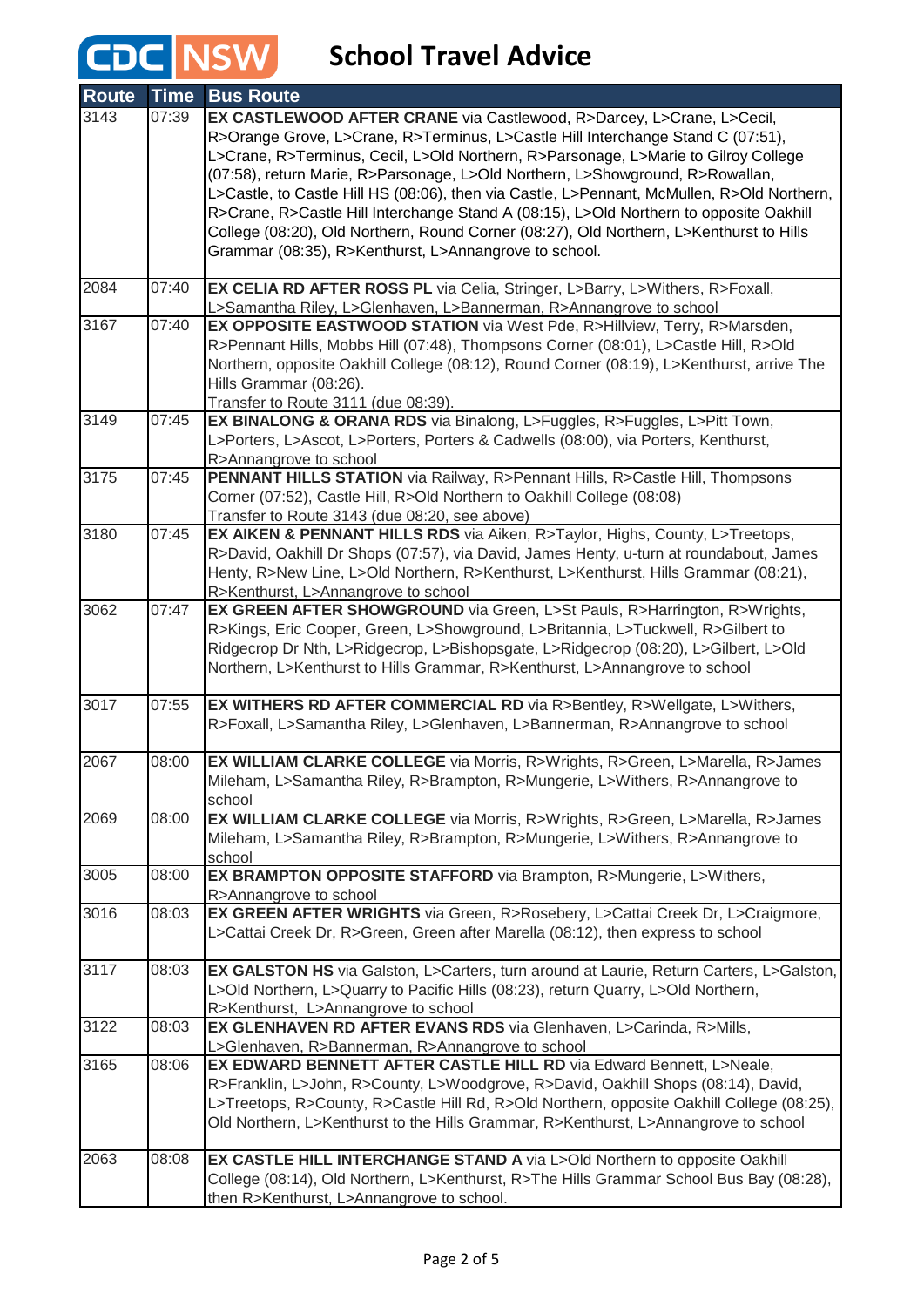|      |       | <b>Route Time Bus Route</b>                                                           |
|------|-------|---------------------------------------------------------------------------------------|
| 3111 | 08:09 | <b>EX EVANS RD OPPOSITE AMELIA GODBEE AVE via Evans, L&gt;Grange, R&gt;Greenbank</b>  |
|      |       | via Greenbank Loop, L>Grange, R>Evans, R>Glenhaven, L>Old Northern, L>Kenthurst,      |
|      |       | R>The Hills Grammar, R>Kenthurst, L>Annangrove to school                              |
| 3170 | 08:20 | <b>EX GALSTON HS</b> via L>Galston, L>Old Northern (08:23), R>Kenthurst, L>Kenthurst, |
|      |       | L>Annangrove to school                                                                |

#### AFTERNOON BUSES

 $\mathbf l$ 

| <b>Route</b> | <b>Time</b> | <b>Bus Route</b>                                                                                                                                           |
|--------------|-------------|------------------------------------------------------------------------------------------------------------------------------------------------------------|
| 3617         | 15:22       | TO HILLS GRAMMAR AND DURAL PS via R>Annangrove, R>Kenthurst, L>The Hills                                                                                   |
|              |             | Grammar (15:37).                                                                                                                                           |
|              |             | Transfer for Routes 3566, 3573, 3584                                                                                                                       |
|              |             | Continues L>Kenthurst, L>Maple, R>Jaffa, R>Derriwong, L>Old Northern to Dural PS                                                                           |
|              |             | (15:50).                                                                                                                                                   |
|              |             | Transfer for Route 3580.                                                                                                                                   |
|              |             | Continues as Route 3618 (see below)                                                                                                                        |
| 3627         | 15:25       | TO BEAUMONT HILLS, JAMES MILEHAM & DUNCRAIG ESTATE via L>Annangrove,                                                                                       |
|              |             | L>Bannerman, R>Glenhaven, R>Sam Riley, R>Foxall, L>Withers, L>Mungerie,                                                                                    |
|              |             | L>Brampton, L>Sam Riley, R>James Mileham, L>Marella, Cattai Creek, R>Craigmore,                                                                            |
|              |             | R>Cattai Creek, R>Rosebery to Green                                                                                                                        |
| 2505         | 15:27       | TO CASTLE HILL & KELLYVILLE EXPRESS TO GILBERT RD then via Gilbert,                                                                                        |
|              |             | L>Showground, R>Carrington, R>Doran Dr to Hills Showground Station, R>DeClambe,                                                                            |
|              |             | L>Showground, R>Green, R>Eric Cooper, Kings, L>Wrights, R>Glenrowan, L>President,                                                                          |
|              |             | R>Windsor, L>Broderick, R>Arnold, R>Gainsford, L>Sam Riley to Kellyville Station                                                                           |
| 2655         | 15:30       | TO ROUSE HILL STATION via L>Annangrove, L>Bannerman, R>Glenhaven, R>Samantha                                                                               |
|              |             | Riley, R>Hezlett, L>Withers, L>Commercial, L>Caddies, R>Rouse Hill, L>Tway to Rouse                                                                        |
|              |             | <b>Hill Station</b>                                                                                                                                        |
| 3655         | 15:31       | TO KELLYVILLE, BEAUMONT HILLS & ROUSE HILL STATION EXPRESS                                                                                                 |
|              |             | TO KELLYVILLE then via Samantha Riley, R>Sanctuary, R>Caddies Blvd,                                                                                        |
|              |             | L>Rouse Hill, L>Tway to Rouse Hill Station.                                                                                                                |
| 3555         | 15:33       | TO CASTLE HILL via R>Annangrove, R>Kenthurst, L>Hills Grammar (15:45)                                                                                      |
|              |             | Transfer to Route 3598 (due 15:45, see below)                                                                                                              |
|              |             | Then via L>Kenthurst, R>Old Northern, R>Crane, R>Castle Hill Interchange                                                                                   |
| 3571         | 15:36       | TO KELLYVILLE - FIRST STOP WITHERS RD & MILE END RD via Withers, R>Mungerie,                                                                               |
|              |             | L>Brampton, R>Brampton, L>Samantha Riley, R>James Mileham, L>Marella, R>Green,                                                                             |
|              |             | R>President, R>York, Acres to Acres Rd before Windsor Rd                                                                                                   |
| 3605         | 15:36       | TO GLENHAVEN & KNIGHTSBRIDGE via L>Annangrove, L>Bannerman, L>Glenhaven,                                                                                   |
|              |             | R>Mills, L>Carinda, R>Glenhaven, R>Evans, R>Grange, R>Greenbank via Greenbank                                                                              |
|              |             | Loop, R>Linksley, L>Ridgecrop, L>Gilbert to before Old Northern Rd                                                                                         |
|              |             |                                                                                                                                                            |
| 3671         | 15:36       | TO KELLYVILLE - FIRST STOP WITHERS RD & MILE END RD via Withers, R>Mungerie,                                                                               |
|              |             | L>Brampton, R>Brampton, L>Sam Riley, R>James Mileham, L>Marella, R>Green,                                                                                  |
| 2571         | 15:37       | R>President, R>York, Acres to Acres Rd before Windsor Rd<br>TO KELLYVILLE & BEAUMONT HILLS EXPRESS TO KELLYVILLE then via Green,                           |
|              |             |                                                                                                                                                            |
|              |             | R>President, R>York, Acres, R>Windsor, R>Sam Riley, L>Brampton, L>The Parkway,<br>Mungerie, L>Withers, L>Mile End, L>Windsor, L>Tway to Rouse Hill Station |
|              |             |                                                                                                                                                            |
| 2515         | 15:40       | TO KNIGHTSBRIDGE FIRST SET DOWN RIDGECROP DR via Annangrove, R>Kenthurst,                                                                                  |
|              |             | R>Old Northern, R>Gilbert, R>Ridgecrop Dr Nth - complete loop                                                                                              |
| 2657         | 15:41       | TO NORTH KELLYVILLE via L>Annangrove, L>Bannerman, R>Glenhaven, R>Samantha                                                                                 |
|              |             | Riley, R>Foxall, L>Withers, R>Barry, R>Stringer, Celia to Ross Pl                                                                                          |
| 3542         | 15:41       | TO KENTHRUST PS, LISBON AND BINALONG RDS via R>Annangrove, L>Kenthurst,                                                                                    |
|              |             | R>Dural, Kenthurst PS (15:55).                                                                                                                             |
|              |             | Transfer to Route 3585 and 3591 (see below).                                                                                                               |
|              |             | Continues via Dural, R>Kenthurst, L>Pitt Town, L>Lisbon to Ellendale, return Lisbon, L>Pitt                                                                |
|              |             | Town, R>Fuggles, L>Fuggles, L>Binalong to Orana                                                                                                            |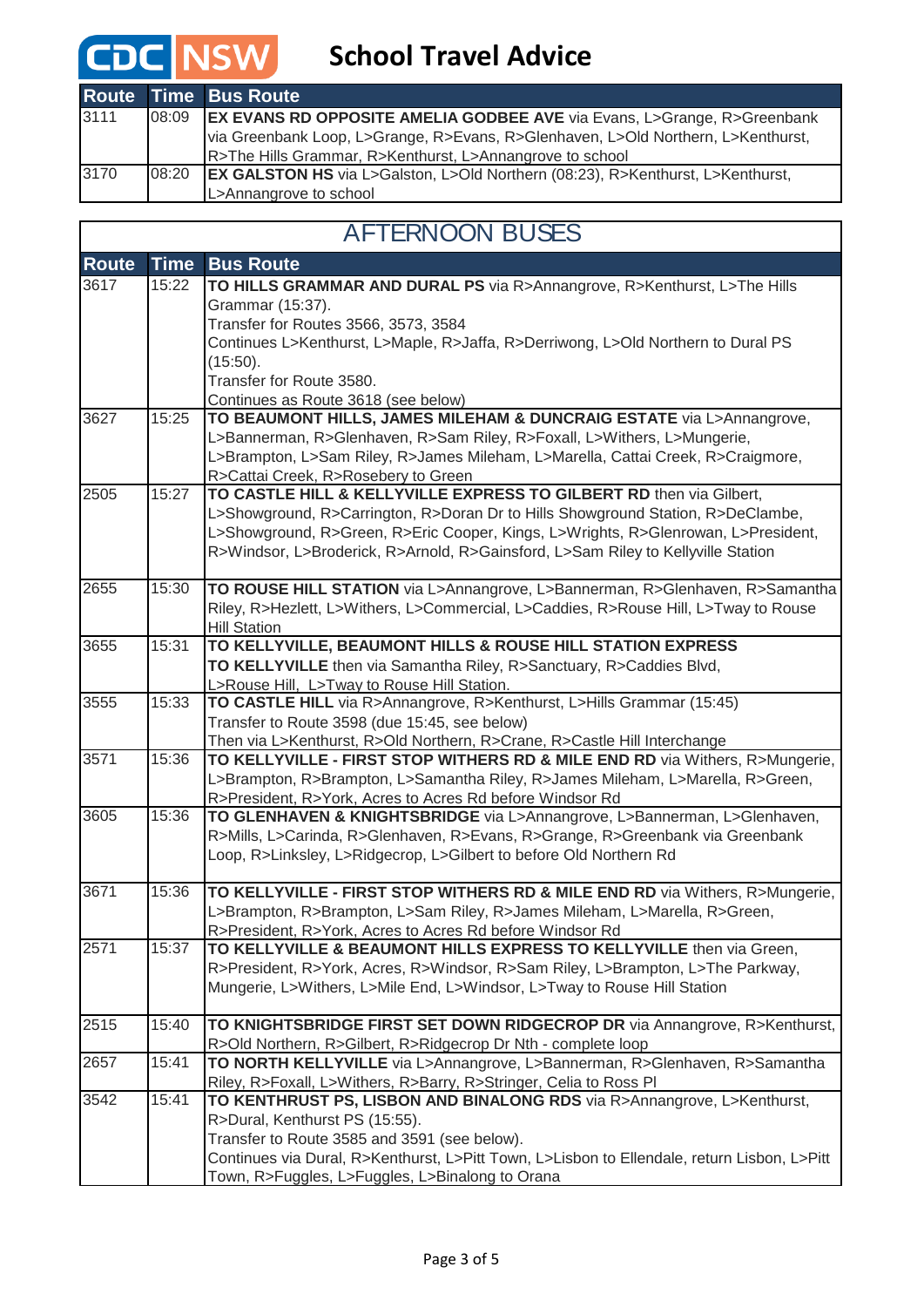| <b>Route</b> | <b>Time</b> | <b>Bus Route</b>                                                                                                                                               |
|--------------|-------------|----------------------------------------------------------------------------------------------------------------------------------------------------------------|
| 3584         | 15:42       | EX HILLS GRAMMAR BUS BAY TO NEW LINE RD & PENNANT HILLS L>Kenthurst,                                                                                           |
|              |             | L>Old Northern, R>New Line, L>Boundary, L>Pennant Hills, L>Railway to Pennant Hills                                                                            |
|              |             | Station                                                                                                                                                        |
| 3611         | 15:42       | TO DAVID RD, EDWARD BENNETT DR CHERRYBROOK via R>Annangrove,                                                                                                   |
|              |             | R>Kenthurst, L>Old Northern, R>New Line, L>James Henty, U-turn at roundabout and                                                                               |
|              |             | return via James Henty, David Oakhill Shops (16:03) L>Woodgrove, R>County, L>Castle                                                                            |
|              |             | Hill, L>Bradfield, Cherrybrook Station (16:10), L>Franklin, R>Neale, R>Edward Bennett to                                                                       |
| 3533         | 15:43       | opp Curtis CI                                                                                                                                                  |
|              |             | TO KELLYVILLE & ROUSE HILL, EXPRESS TO WITHERS & MILE END then via R>Mile<br>End, R>Clower, L>Adelphi, R>Mile End, L>Windsor, L>Tway to Rouse Hill, then Tway, |
|              |             | L>Windsor Rd, R>Samantha Riley Dr, R>Macquarie, L>Windsor Rd, L>Merriville, Conrad to                                                                          |
|              |             | roundabout at Keirle, return via Conrad, Merriville to Windsor Rd.                                                                                             |
|              |             |                                                                                                                                                                |
| 3634         | 15:43       | TO GALSTON - ROUND CORNER via R>Annangrove, R>Kenthurst, L>Old Northern,                                                                                       |
|              |             | R>Galston Rd, R>Carters, L>Laurie - Carters, R>Galston, L>Arcadia, R>Blacks, Bayfield,                                                                         |
|              |             | R>Gribbenmount, L>Arcadia, R>Galston to Glen St (16:35)                                                                                                        |
| 3636         | 15:44       | EX HILLS GRAMMAR BUS BAY via L>Kenthurst, R>Old Northern, R>Old Castle Hill,                                                                                   |
|              |             | L>2nd First Farm, R>Lynstock, L>Old Castle Hill, L>McMullen, R>Old Northern, Terminus,                                                                         |
|              |             | R>Crane, R>Castle Hill Interchange (16:06).                                                                                                                    |
|              |             | Transfer to Route 651 (due 16:15) to West Pennant Hills                                                                                                        |
| 3708         | 15:44       | TO BEAUMONT HILLS, JAMES MILEHAM & DUNCRAIG ESTATE via Annangrove,                                                                                             |
|              |             | L>Withers, R>Mungerie, L>Brampton, L>Samantha Riley, R>James Mileham, L>Marella,                                                                               |
|              |             | Cattai Creek, R>Craigmore, R>Cattai Creek, R>Rosebery to Green                                                                                                 |
| 3598         | 15:45       | EX HILLS GRAMMAR BUS BAY TO CARLINGFORD & EASTWOOD via L>Kenthurst,                                                                                            |
|              |             | R>Old Northern, L>Castle Hill, R>Pennant Hills, L>Marsden, L>Terry, R>Hillview, L>West                                                                         |
|              |             | to station                                                                                                                                                     |
| 3656         | 15:45       | TO GREEN RD OPP ST PAULS AVE via L>Annangrove, L>Bannerman,                                                                                                    |
|              |             | R>Glenhaven, L>Green to Green Rd opp St Pauls Ave                                                                                                              |
| 3585         | 15:46       | TO MARAYLYA via R>Annangrove, L>Kenthurst, R>Dural to Kenthurst PS (16:00), Dural,                                                                             |
|              |             | R>Kenthurst, L>Pitt Town, L>Lang to Alicia, return Lang, L>Pitt Town to Boundary                                                                               |
| 3553         | 15:47       | TO ROUSE HILL (FIRST SET DOWN ANNANGROVE AND EDWARDS RDS) via                                                                                                  |
|              |             | Annangrove, L>Withers, R>Mile End, L>Windsor, L>Tway to Rouse Hill Station                                                                                     |
| 3587         | 15:47       | TO ROUSE HILL & KELLYVILLE via EXPRESS TO WITHERS & BENTLEY then via                                                                                           |
|              |             | L>Bentley, R>Wellgate, L>Withers, L>Barry, R>Stringer, Celia to Ross, return                                                                                   |
|              |             | Celia, Stringer, L>Barry, L>Withers, R>Hezlett, L>Samantha Riley, R>Green, L>Cattai                                                                            |
|              |             | Creek Dr, R>Craigmore, R>Cattai Creek Dr, R>Rosebery, L>Green, R>Wrights,                                                                                      |
|              |             | L>Harrington, L>St Pauls, R>Green to Showground                                                                                                                |
| 3513         | 15:50       | TO NELSON & EDWARDS RDS MARIAN COLLEGE & ST MADELEINES via                                                                                                     |
|              |             | L>Annangrove, L>Colbran to Cnr Robson return Colbran, L>Annangrove, R>Edwards,                                                                                 |
|              |             | L>Nelson, Nelson & Edwards Rds (16:19).                                                                                                                        |
|              |             | Transfer to Route 3514 (due 16:20, see below), 643 (due 16:21, see below)                                                                                      |
| 3618         | 15:50       | EX DURAL PS via Old Northern, L>Cranstons, R>Garemyn, R>Old Northern, R>Wyoming,                                                                               |
|              |             | L>Langford, Davey, L>Derriwong, R>Wirrabarra, R>Pellitt, L>Kenthurst to Kenthurst bef                                                                          |
| 3550         | 15:55       | Maple<br>TO NELSON via L>Annangrove, R>Edward, L>Nelson, R>Hynds to to Bus Bay (16:20),                                                                        |
|              |             | then via L>Nelson, R>Blind to Burrawang Dr turn around & return via Blind Rd                                                                                   |
|              |             |                                                                                                                                                                |
| 3517         | 15:58       | TO ROUSE HILL STATION via L>Annangrove, L>Windsor to Rouse Hill Station.                                                                                       |
| 3594         | 15:58       | TO SHOPLANDS RD via L>Annangrove, L>Colbran to Robson, return Colbran,                                                                                         |
| 3566         | 16:00       | L>Annangrove, R>Blue Gum, L>Shoplands to end<br>EX DURAL PS TO CHILCOTT RD via Old Northern, L>Galston, Galston Shops (16:09),                                 |
|              |             | Galston, L>Arcadia, Bay to Chilcott Rd                                                                                                                         |
| 3573         | 16:00       | EX DURAL PS TO CANOELANDS via Old Northern, Glenorie Shops (16:18),                                                                                            |
|              |             | R>Canoelands to Canoelands Rd Interchange 16:32).                                                                                                              |
|              |             | Transfer to Busways service 5610 (due 16:32) for travel to Maroota                                                                                             |
| 3591         | 16:00       | EX KENTHURST PS TO PORTERS RD via Dural, R>Kenthurst, Porters, R>Park to                                                                                       |
|              |             | Roughley, return Park, R>Porters, R>Lawrence to Hazeldean, return Lawrence, R>Porters                                                                          |
|              |             | to Cadwells Turnaround                                                                                                                                         |